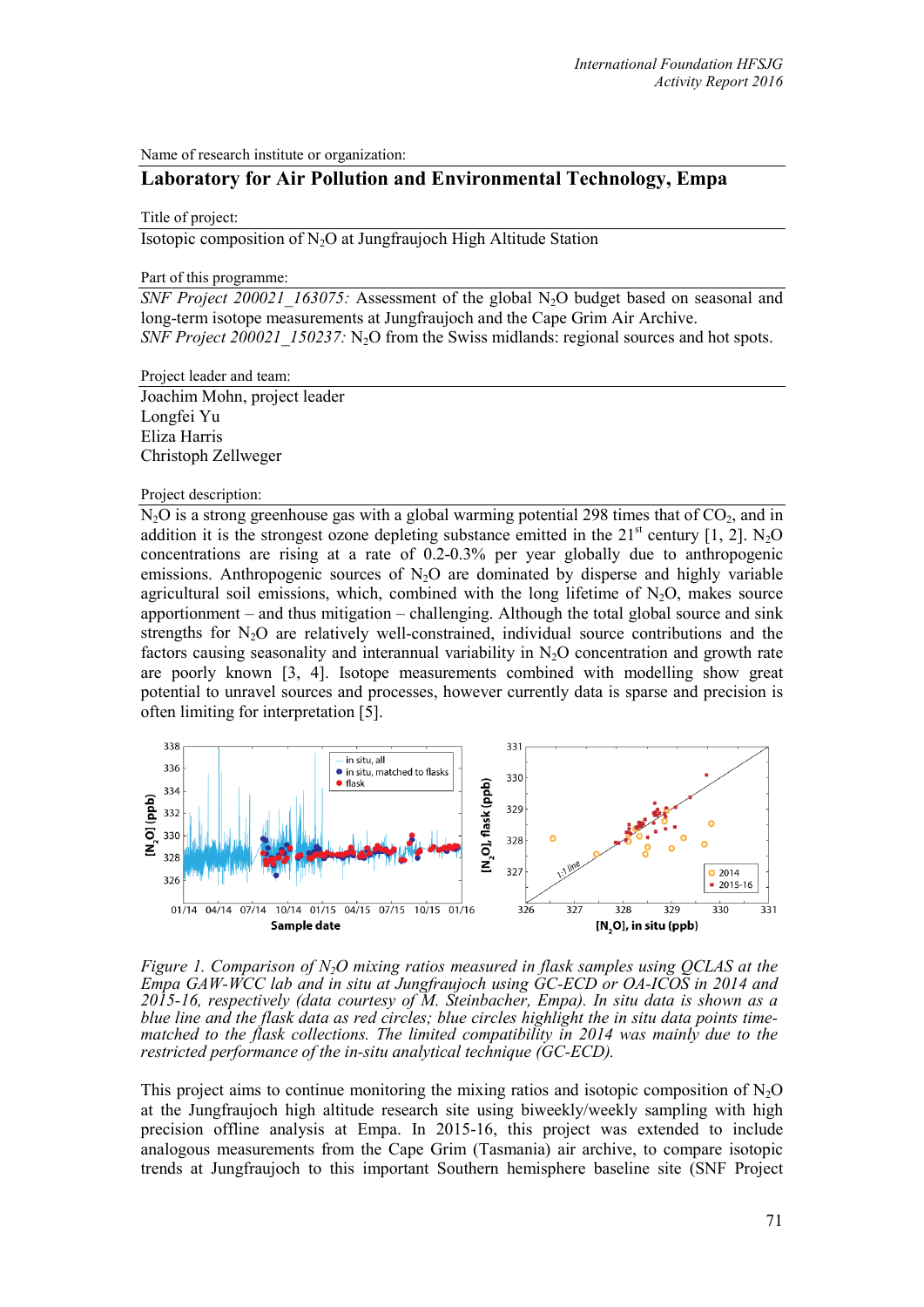## *International Foundation HFSJG Activity Report 2016*

200021\_163075). Isotopic composition of the flask samples is measured at Empa using preconcentration unit coupled to quantum cascade laser absorption spectroscopy (QCLAS) [6], and mole fraction is measured directly using QCLAS in the GAW-WCC laboratory at Empa. Figure 1 shows a comparison of the mixing ratios measured in flask samples to the in-situ N2O measurements made as part of the GAW program at Jungfraujoch, illustrating the integrity of the flask sampling procedure. 110 samples have been collected and measured since the project started in April 2014, making this the largest  $N_2O$  isotopic dataset from a background measurement station in Europe.



*Figure 2. Top left: N2O mixing ratio at Jungfraujoch from in situ measurements (orange line) and flask samples (red circles). Lower left panels show isotope data: Individual weekly samples are shown as red circles, with the 2σ uncertainty indicated as the shaded area. The right panel shows isotope measurements made for a tank of compressed air "target gas" to monitor drift and repeatability.*

The results in Figure 2 show a distinct trend in N<sub>2</sub>O mixing ratio of +1.2 ppb  $y^{-1}$ , higher than the global average of 0.73 ppb y<sup>-1</sup> [7].  $\delta^{15}N$  bulk also shows a significant decreasing trend due to isotopically light anthropogenic sources. The rate of decrease is -0.043‰  $y<sup>-1</sup>$ , which is higher than the range of previously reported values  $(-0.020 \text{ to } -0.041\% \text{ s})^1$ , see [8]). Site preference and  $\delta^{18}$ O show seasonal variations, thus their long-term trend cannot be distinguished. Continuing these measurements into 2016 and comparing with seasonal and long-term trends from Cape Grim will provide exciting new insights into the global  $N_2O$ budget. In addition, the data are critical to provide an  $N<sub>2</sub>O$  background to interpret isotope data from other sites in Switzerland.

References:

- 1. IPCC (2013) Climate Change 2013 The Physical Science Basis: 1-1535.
- 2. Ravishankara et al. (2009) *Science,* 326 (5949): 123-125.
- 3. Ishijima et al. (2009) *Tellus B*, 61: 408–415.
- 4. Thompson et al. (2014) *Atmospheric Chemistry and Physics*, 14: 1801–1817.
- 5. Rigby et al. (2012) *Journal of Geophysical Research: Atmospheres*, 117: doi: 10.1029/2011JD017384.
- 6. Mohn et al. (2012) *Atmospheric Measurement Techniques*, 5: 1601-1609.
- 7. AGAGE (2013), The ALE / GAGE AGAGE Network, Carbon Dioxide Information Analysis Center (CDIAC), Oak Ridge National Laboratory (ORNL), U.S. Department of Energy (DOE).
- 8. Toyoda et al. (2013) *Journal of Geophysical Research: Atmospheres*, 118: doi:10.1002/jgrd.50221.